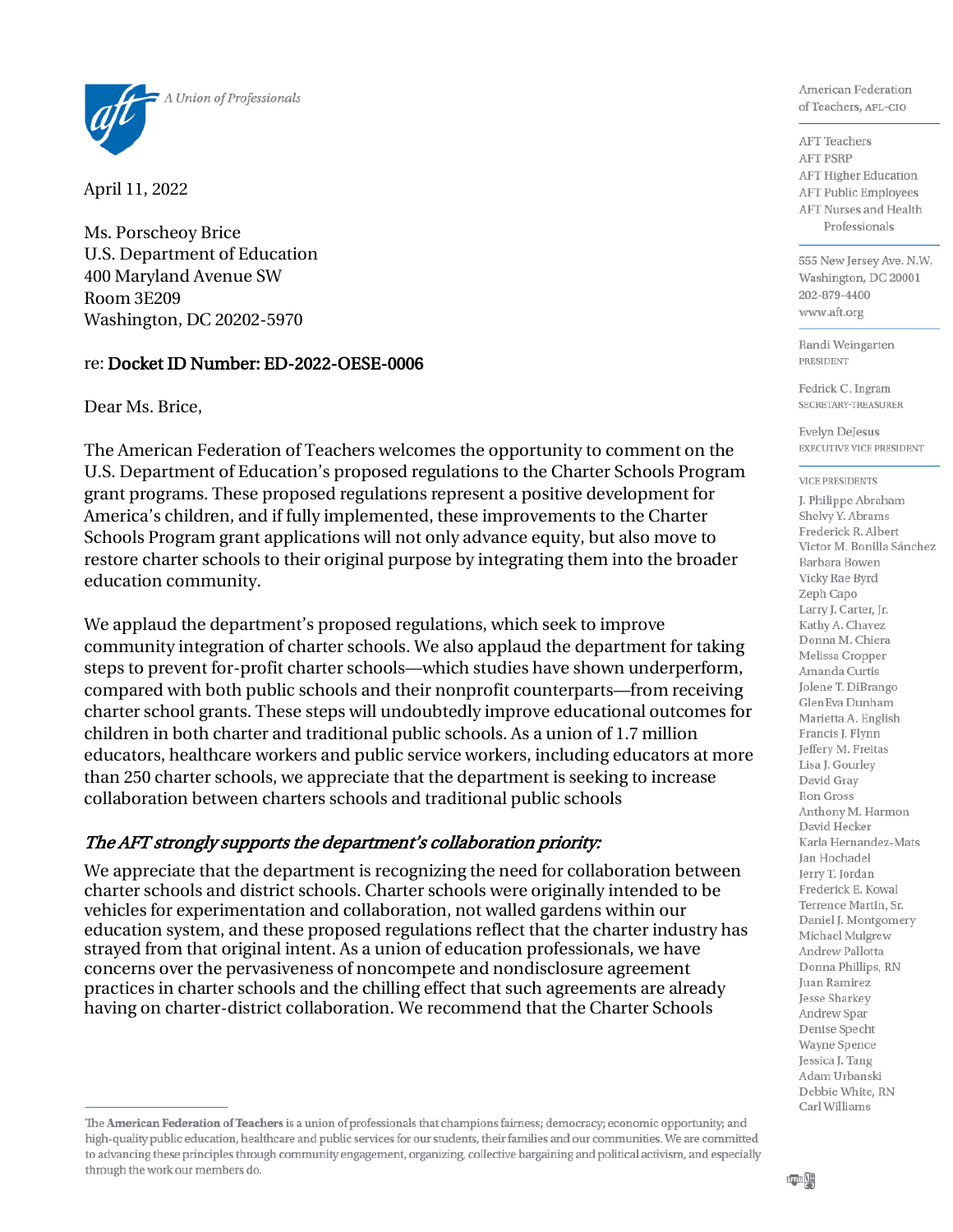U.S. Department of Education/AFT Comments/Docket ID Number: ED-2022-OESE-0006/Page 2 of 6

Program grant applications be modified to have applicants certify that they will void all such noncompete/nondisclosure provisions, if they exist, during the life of the grant. Noncompete clauses, which prevent charter teachers from taking jobs in traditional public schools for a set period of time (or within a geographic region proximate to the charter school), are obvious barriers to the department's proposed priority of fostering district-charter collaboration. For example, according to Donald Cohen and Allen Mikaelian's recently released book The Privatization of Everything, Summit Academy Schools of Ohio sued 50 teachers in three years for violating noncompete clauses.<sup>1</sup>

There have been repeated suggestions that, beyond chilling collaboration, nondisclosure agreements prevented charter school teachers from blowing the whistle on fraud and malfeasance occurring at their schools.<sup>2</sup>

We would ask that, in support of this priority, the CSP grant application be modified to include a certification by applicants that they either 1) do not utilize nondisclosure agreements and/or noncompete agreements at their schools, or 2) will void all such agreements for the life of the grant.

## Collaboration between district schools and charter schools would be enhanced by putting district schools and charters on the same footing with respect to enrollment requirements:

Practices at certain charter schools have the effect of filtering out some subpopulations of students, leading to the concentration of higher-needs students in district schools. This behavior includes the counseling out of special education students; the use of entrance barriers that disincentivize enrollments of English language learners, low-income students and students with disabilities; and a reluctance to backfill when students leave the charter school. Charter schools that create enrollment barriers for ELLs, students with disabilities and low-income students are often already doing so in violation of federal law, but other disparate policies are not currently unlawful. The interests of district-charter collaboration would be furthered by asking applicants to disclose whether they engage in discriminatory enrollment practices.

Practices that exclude certain students from charter schools create divisions between district and charter teachers and administrators. In our experience, the prevalence of these practices varies significantly across the country and is unfortunately common in some states. The ACLU examined charter school enrollment barriers statewide in both Arizona and California, finding that more than 20 percent of California charter schools and 50 percent of surveyed Arizona

[problem/?sh=31c6be5e83cf.](https://www.forbes.com/sites/petergreene/2022/01/05/school-choice-has-a-transparency-problem/?sh=31c6be5e83cf)

<span id="page-1-0"></span><sup>1</sup> Peter Green, "School Choice Has a Transparency Problem," *Forbes*, Jan. 5, 2022, [https://www.forbes.com/sites/petergreene/2022/01/05/school-choice-has-a-transparency-](https://www.forbes.com/sites/petergreene/2022/01/05/school-choice-has-a-transparency-problem/?sh=31c6be5e83cf)

<span id="page-1-1"></span><sup>&</sup>lt;sup>2</sup> Andy Chow, "ECOT Critics Say Non-Disclosure Agreements Is a Cover Up of Student Data Manipulation," WKSU, May 1, 2018, [https://www.wksu.org/education/2018-05-01/ecot-critics-say-non-disclosure-agreements-is-a-cover-up-of](https://www.wksu.org/education/2018-05-01/ecot-critics-say-non-disclosure-agreements-is-a-cover-up-of-student-data-manipulation)[student-data-manipulation.](https://www.wksu.org/education/2018-05-01/ecot-critics-say-non-disclosure-agreements-is-a-cover-up-of-student-data-manipulation)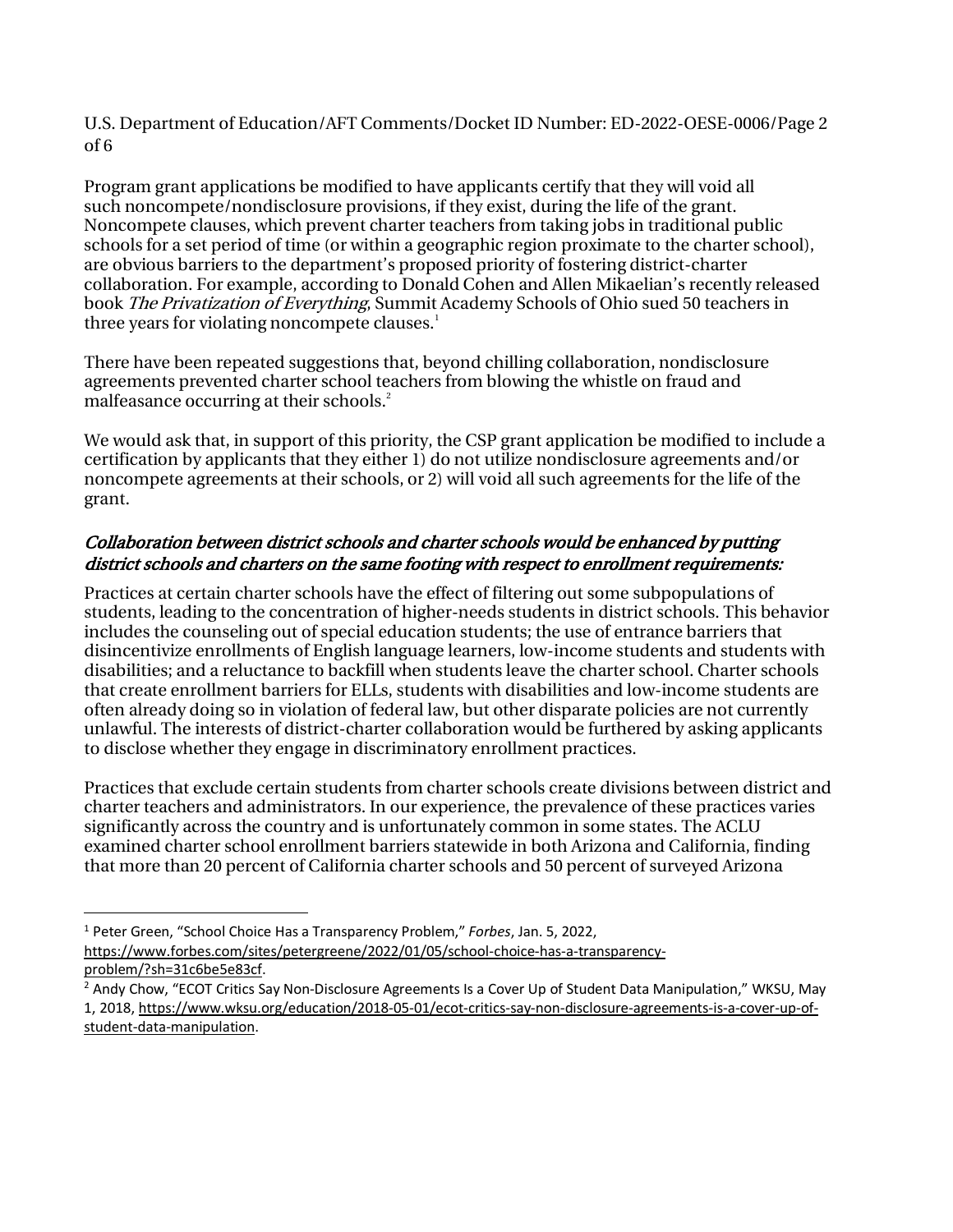U.S. Department of Education/AFT Comments/Docket ID Number: ED-2022-OESE-0006/Page 3 of 6

charter schools utilized exclusionary enrollment practices.<sup>[3](#page-2-0)</sup> These practices included denying applicants on the basis of prior academic performance, requiring application fees, capping special education enrollments, discouraging immigrant applicants and requiring parent volunteer hours.

While many exclusionary charter application practices amount to violations of the letter or spirit of the law (or both), charter schools are permitted under federal law to decline to backfill student vacancies created as a result of a student withdrawal or expulsion. When charter schools refuse to backfill vacancies, it both compounds existing student population disparities between district and charter schools and creates new ones. Student mobility is associated with lower student performance, so limiting midyear entrants gives charter schools an advantage that comes at the expense of the district schools that are required to accept all enrollments.<sup>[4](#page-2-1)</sup>

To preserve the department's proposed priority of fostering district-charter collaboration, we suggest amending the proposed regulations to request that charter school applicants disclose information about their application, selection, turnover and backfilling practices. Specifically, applicants should certify that application materials are available in all languages spoken in the community; that they do not cap the number of students with a disability (or the type of students with a disability they accept); and that they do not charge a fee for applicants. If applicants currently operate charter schools, they should disclose annual student turnover figures for the past five years. The regulations should also be modified so that charter school applicants disclose whether they use admissions tests, consider past academic or behavioral issues during admissions, and backfill vacancies either midyear or between school years, and they should require applicants to disclose how they have recruited students from diverse populations across their catchment areas.

## Unions can help facilitate a collaborative school atmosphere, and regulations should be modified to reward applicants who pledge to support their workers' right to organize:

Collaboration between district school and charter school teachers would be easier if both groups were on the same professional footing. Unfortunately charter school teachers are often underpaid, and turnover in the industry is alarmingly high. Some charter schools operate with

<span id="page-2-0"></span><sup>&</sup>lt;sup>3</sup> Griselda Zetino, "Schools Choosing Students," ACLU of Arizona, Dec. 2017,

[https://www.acluaz.org/sites/default/files/field\\_documents/schools\\_choosing\\_students\\_web.pdf;](https://www.acluaz.org/sites/default/files/field_documents/schools_choosing_students_web.pdf) Victor Leung, Roxanne H. Alejandre, and Angelica Jongco, "Unequal Access: How Some California Charter Schools Illegally Restrict Enrollment," ACLU Foundation of Southern California and Public Advocates, Aug. 1, 2016,

[https://www.aclusocal.org/sites/default/files/field\\_documents/report-unequal-access-080116.pdf.](https://www.aclusocal.org/sites/default/files/field_documents/report-unequal-access-080116.pdf) <sup>4</sup> Russell W. Rumberger, "Student Mobility: Causes, Consequences, and Solutions," National Education Policy Center,

<span id="page-2-1"></span>June 2015, [https://nepc.colorado.edu/sites/default/files/pb\\_rumberger-student-mobility.pdf;](https://nepc.colorado.edu/sites/default/files/pb_rumberger-student-mobility.pdf)

[https://www.stcloudstate.edu/tpi/initiative/documents/preparation/The%20Impact%20of%20Mobility%20.pdf;](https://www.stcloudstate.edu/tpi/initiative/documents/preparation/The%2520Impact%2520of%2520Mobility%2520.pdf) Eric A. Hanushek, John F. Kain, and Steven G. Rivkin, " Disruption versus Tiebout Improvement: The Costs and Benefits of Switching Schools," *Journal of Public Economics* 88, no. 9 (Aug. 2004): 1722-1746,

[http://hanushek.stanford.edu/sites/default/files/publications/Hanushek%2BKain%2BRivkin%202004%20JPubE%2088](http://hanushek.stanford.edu/sites/default/files/publications/Hanushek%2BKain%2BRivkin%202004%20JPubE%2088%289%29.pdf) [%289%29.pdf.](http://hanushek.stanford.edu/sites/default/files/publications/Hanushek%2BKain%2BRivkin%202004%20JPubE%2088%289%29.pdf)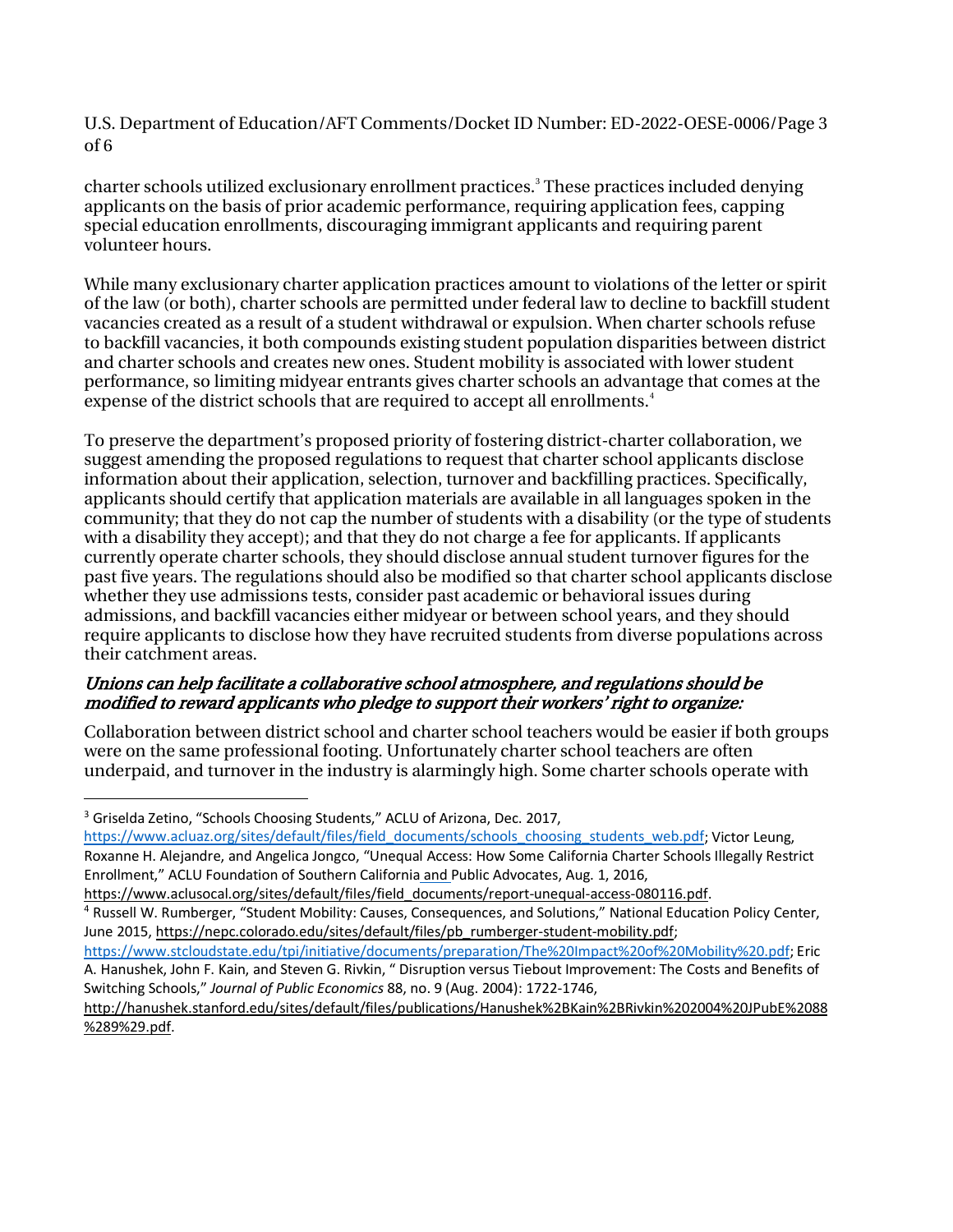U.S. Department of Education/AFT Comments/Docket ID Number: ED-2022-OESE-0006/Page 4 of 6

teaching staffs that are largely uncredentialed. Many operators in the charter school industry seem to have abandoned any attempt at employee retention, choosing instead to focus on building recruitment "pipelines" to solve the rapid turnover of their teaching force. The department's laudable goal of fostering collaboration between district and charter schools will be difficult in high-turnover conditions and where significant disparities exist between district school and charter school staff.

We have seen, however, how beneficial it can be when charter and district teachers belong to the same union. In Chicago, several charter schools in the city are organized with the Chicago Teachers Union, with charter and district teachers belonging to the same union. The Chicago Teachers Union QUEST Center brings together both charter and district teachers for professional development courses. Unions can be the space where collaboration across district schools and charter schools can occur—but when charter teachers want to organize a union, their school management often stands in the way. In furtherance of the department's stated goal of districtcharter collaboration, as envisioned within these proposed regulations, we submit that the proposed regulations should be modified to reward schools that pledge not to interfere with teachers who wish to exercise their rights to organize and bargain collectively.

The AFT respectfully requests that language be inserted into the grant application to allow applicants to make a good-faith certification that they will remain neutral in any union organizing effort for the term of the grant award.

## We applaud the department on the introduction of a community impact analysis and recommend a few minor improvements:

The AFT supports provisions that would have applicants analyze the impact of charter expansion on the schools that the applicant is, or would be, drawing students from. The focus on preventing charter school expansion from undermining district desegregation efforts is a welcome metric, and we are pleased to see it included in the impact analysis. We would suggest that the regulations be expanded to include an analysis on the fiscal impact of proposed charter growth.

Charter school growth is universally understood to negatively affect the financial condition of the sending districts. Credit ratings agencies and academia have reached a consensus on this point. The ratings agency Moody's has opined that charter school growth can drag down the finances of their host districts, writing that "charter schools can pull students and revenues away from districts faster than the districts can reduce their costs.<sup>[5](#page-3-0)5</sup> Districts, being unable to reduce costs as quickly as they lose funding for charter schools, are left with diminished resources for students in their public schools. That finding has been bolstered by academic research, which has endeavored to estimate the net fiscal impact of charter school growth on district finances.

<span id="page-3-0"></span><sup>5</sup> Moody's Investors Service, "Charter Schools Pose Greatest Credit Challenge to School Districts in Economically Weak Urban Areas," Oct. 15, 2013, [https://www.moodys.com/research/moodys-charter-schools-pose-greatest-credit](https://www.moodys.com/research/moodys-charter-schools-pose-greatest-credit-challenge-to-school-districts--pr_284505)[challenge-to-school-districts--pr\\_284505.](https://www.moodys.com/research/moodys-charter-schools-pose-greatest-credit-challenge-to-school-districts--pr_284505)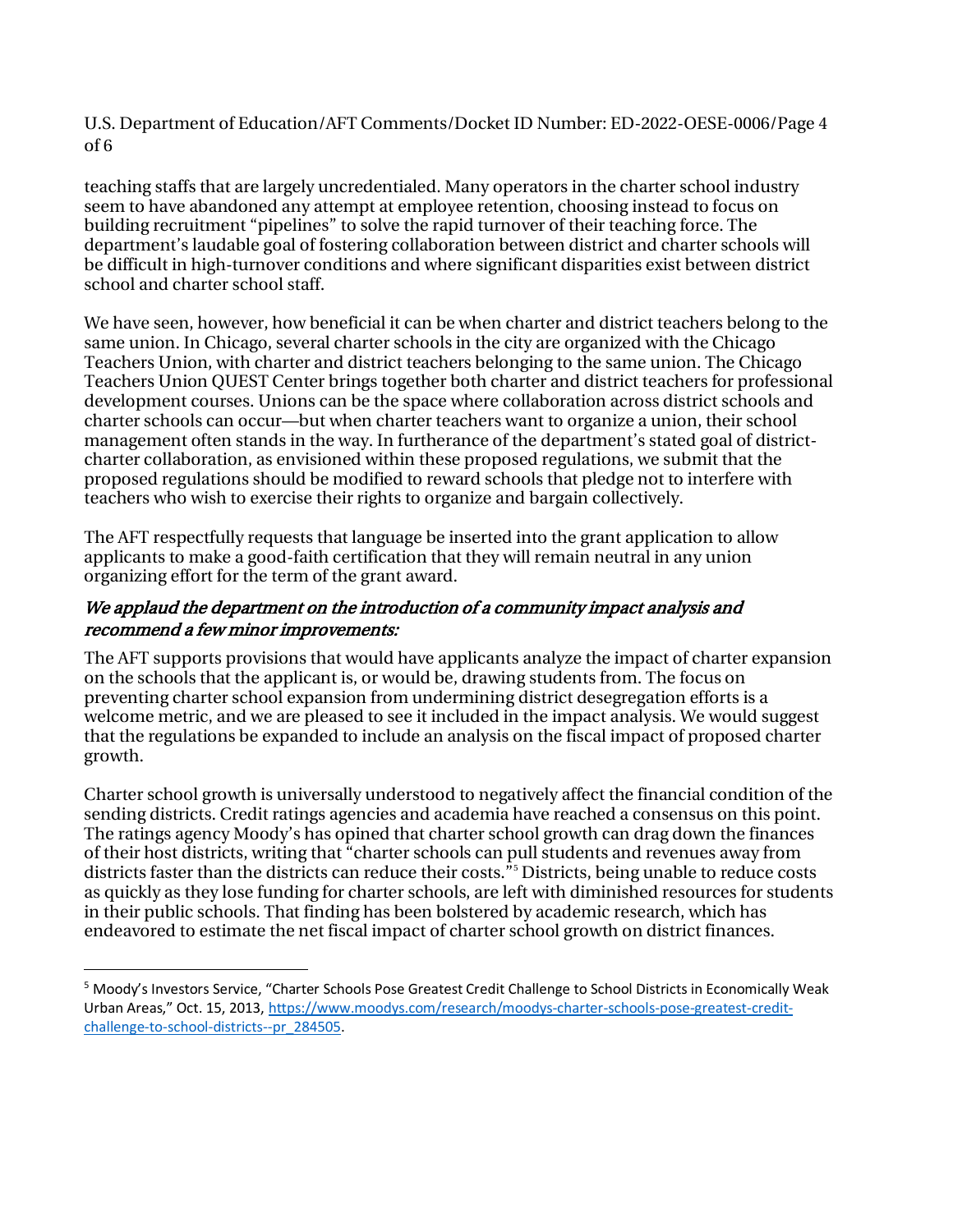U.S. Department of Education/AFT Comments/Docket ID Number: ED-2022-OESE-0006/Page 5 of 6

While charter school proponents have suggested that charter competition will improve district resources, academic and credit rating agency opinion has coalesced around the opposite conclusion.

Moody's has said that "A city that begins to lose students to a charter school can be forced to weaken educational programs because funding is tighter, which then begins to encourage more students to leave which then results in additional losses.'' University of Michigan researcher David Arsen has conducted research in Michigan that supports this conclusion, noting that "contrary to expectations, Michigan school districts respond to charter competition by devoting a smaller share of their spending to instructional services."<sup>[6](#page-4-0)</sup> Faced with decreased revenues, which "decline more rapidly than costs in districts losing students to charter schools," school districts are simply unable to free up the resources needed to improve education for the students remaining in traditional public schools.

For far too long, the Charter Schools Programs grant programs have ignored the economic reality of charter school growth and its impact on the resources available to traditional public school students. When charter schools expand, traditional public school students are left with fewer resources. We urge the department to amend its community impact analysis guidelines to ask applicants whether a credit rating agency has identified charter school growth as a credit negative for the sending district(s) from which the proposed (or current) school intends to draw its students.

We appreciate the proposed regulations' increased attention to the problems of the for-profit charter school industry: The proposed regulations' focus on tightening disclosure regulations around education management organization contracts is well-warranted and consistent with ensuring that CSP funds are allocated to high-performing charter schools. The for-profit charter school industry is disgraceful, and charter operators should not be able to evade the eligibility requirements of the Charter Schools Program by utilizing complex organizational structures and service contracts.

Research shows that for-profit virtual charter schools—which comprise a significant portion of all for-profit schools—are poorly serving America's students.<sup>[7](#page-4-1)</sup> Additionally, a recent National Education Policy Center study found that for-profit virtual charter schools underperform

<span id="page-4-0"></span><sup>6</sup> David Arsen and Yongmei Ni, "The Effects of Charter School Competition on School District Resource Allocation," *Educational Administration Quarterly* 48, no. 1 (Feb 1., 2012): 3-38, [https://journals.sagepub.com/doi/10.1177/0013161X11419654.](https://journals.sagepub.com/doi/10.1177/0013161X11419654)

<span id="page-4-1"></span> $7$  Meg Benner and Neil Campbell, "Profit Before Kids," Center for American Progress, Oct. 10, 2018, [https://www.americanprogress.org/issues/education-k-12/reports/2018/10/10/459041/profit-before-kids/.](https://www.americanprogress.org/issues/education-k-12/reports/2018/10/10/459041/profit-before-kids/)